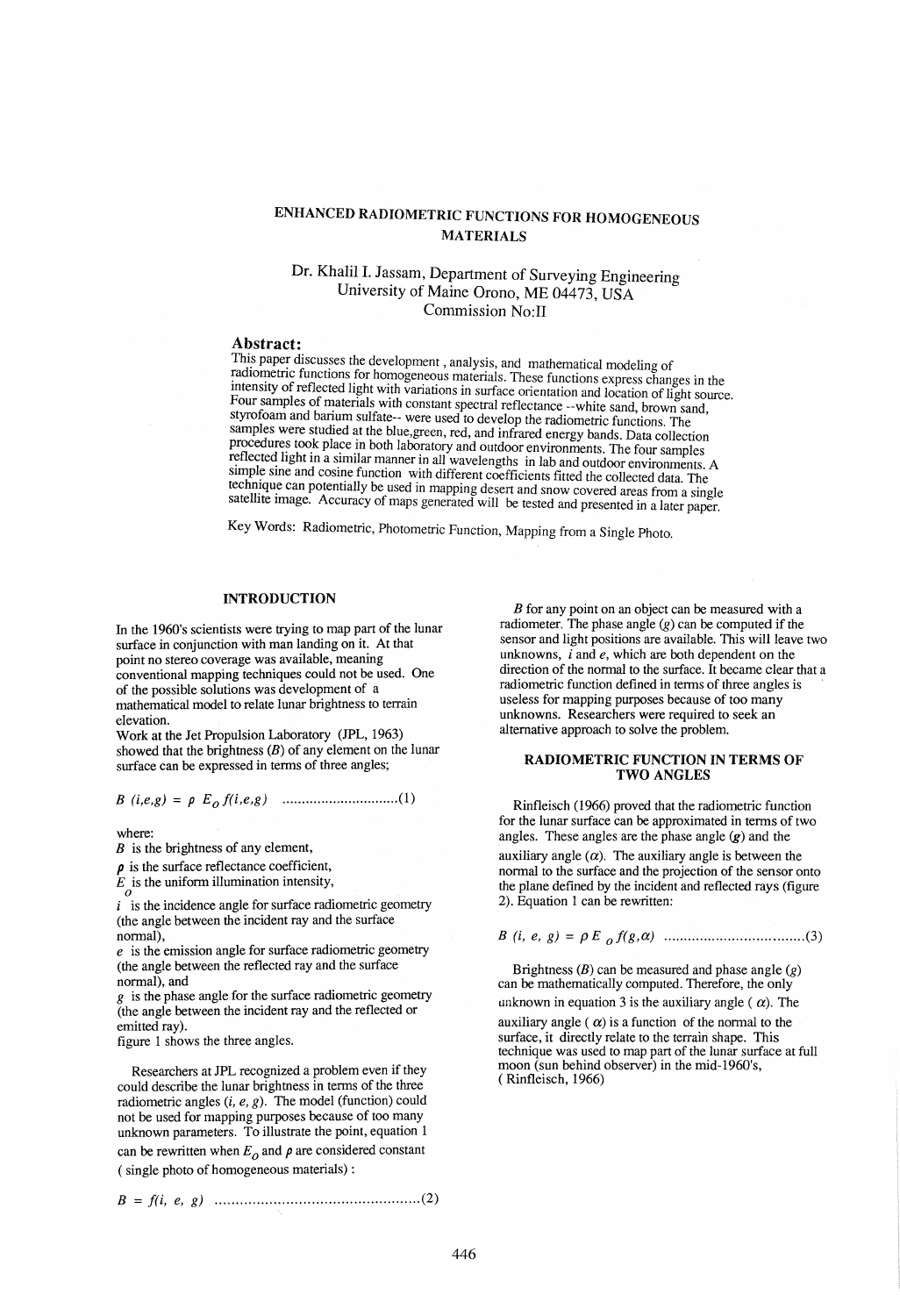

Figure 1. The Three Radiometric Angles



Figure 2. The Tvo Radiometric Angles

#### RADIOMETRIC FUNCTIONS FOR PART OF EARTH'S SURFACE

Subsequent to the lunar exploration program one finds no published attempts to modify the discussed technique to map the earth's surface. However, Horn (1975) attempted to use the same idea for industrial applications. He concluded that "the moon is a unique case," and that an objects shape cannot be obtained without further assumptions if only one photo is used. Up to date literature search shows no published papers in this area, therefore it can be concluded that reflected light radiometric functions have not been develop for the earth's homogeneous surfaces (sand dunes, snow coverage, etc).

A special instrument was constructed at the University of Wisconsin - Madison to collect the data necessary for the understanding and developing of a mathematical functions between light intensity and the two radiometric angles (g

and  $\alpha$ ). The instrument consisted of a wooden structure designed to carry the sensor and light source in a way that each could easily be independently moved. The instrument was also designed to guarantee the coplanar motion of the sensor and light source. This arrangement facilitated measurement of both  $g$  and  $\alpha$  angles. (figures 3 and 4)



Figure 3. Instrument Front View



Figure 4. Side View of The instrument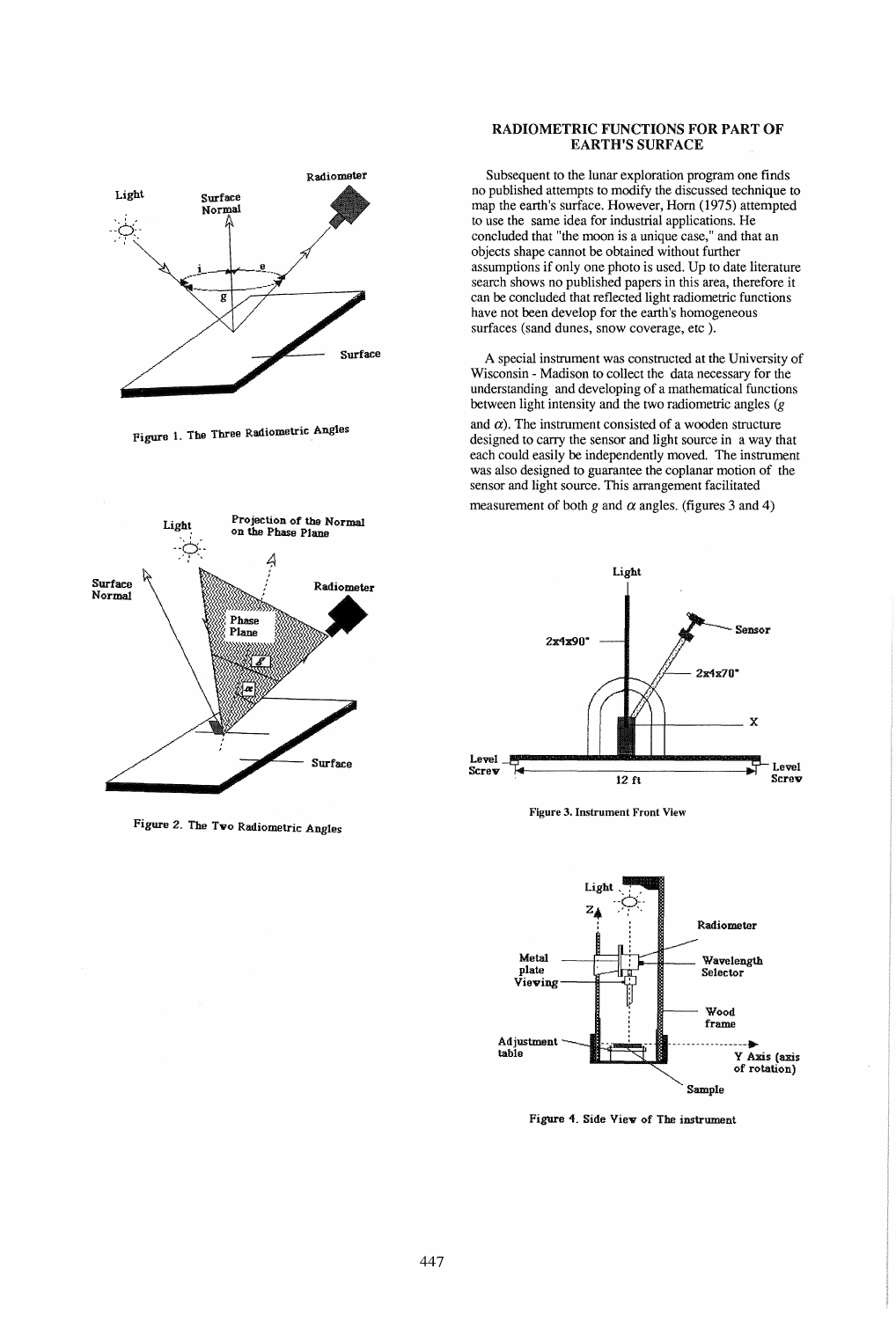#### DATA ACQUISITION

In order to model the radiometric functions, four homogenous materials where investigated. These materials included white sand, brown sand, styrofoam, and barium sulfate. Each material was studied under laboratory and out door environments. Blue (0.450  $\mu$ m), green (0.550  $\mu$ m), red (0.650  $\mu$ m), and infrared (0.900  $\mu$ m) wavelengths were tested.

In the lab environment data was collected in a dark room with one source of light. The dark room minimized the effect of diffuse light, eliminated complicated shadow arising from multiple light sources, thus created an environment similar to that of the lunar surface. The sign of both the phase and the auxiliary angles were considered positive if the light source is above the sensor and negative if the light was below the sensor. The phase angle ranged from -60 to 140 degrees, the auxiliary angle from -70 to 70 degrees.

All combinations of 10 degrees increment were tested for both angles (figure 5). The procedure was repeated for all samples.

Out door data was collected in a similar procedure, but the instrument had to be modified to ensure that the sensor, sun and the normal to the sample were in the same plane (figure 6). It should be pointed out that in this case, the phase angle ranged from -40 to 150 degrees and the auxiliary angle from -70 to 70 degrees.

The standard deviation  $(\sigma)$  of unit measurement for all samples at both the lab and out door was computed, by repeating the same measurement 10 times. The value of  $(\sigma)$  depends on the sample spectral properties and wavelength sensitivity to light.



Figure 5. Lab Data Collection



Figure 6. Out Door Data Collection

#### DATA REDUCTION AND ANALYSIS

A tabular listing of the data allowed comparison of reflected light intensity for any combinations. It also illustrated the consistency of the data so that development of the radiometric function appeared possible. The colleted data took the form of a banded matrix. Cross sections were taken to understand the behavior of light intensity with the phase and the auxiliary angles individually (figure 7). The cross sections were obtained for all samples, wavelengths, and for lab and out door environments (figure 8,9, 10 and 11). They provided a powerful tool to compare different wavelengths and samples behavior. They clearly showed that light intensity increased with the auxiliary angle and decreased with the phase angle for both lab and out door. In the lab environment, green wavelength light was the most sensitive to the light intensity and IR the least, with the exception of brown sand where red was the most sensitive. In the out door, blue light was the most sensitive and the IR the least. This is an expected result due to the scattering of blue light in a sunny day. The differences between samples were obvious, in both cases the styrofoam was the most sensitive, and white sand the least in the lab and brown sand the least out door. This might be related to the spectral properties of brown sand.



Figure 7. Data Shape and Cross Sections in the Direction of Both  $g$  and  $\alpha$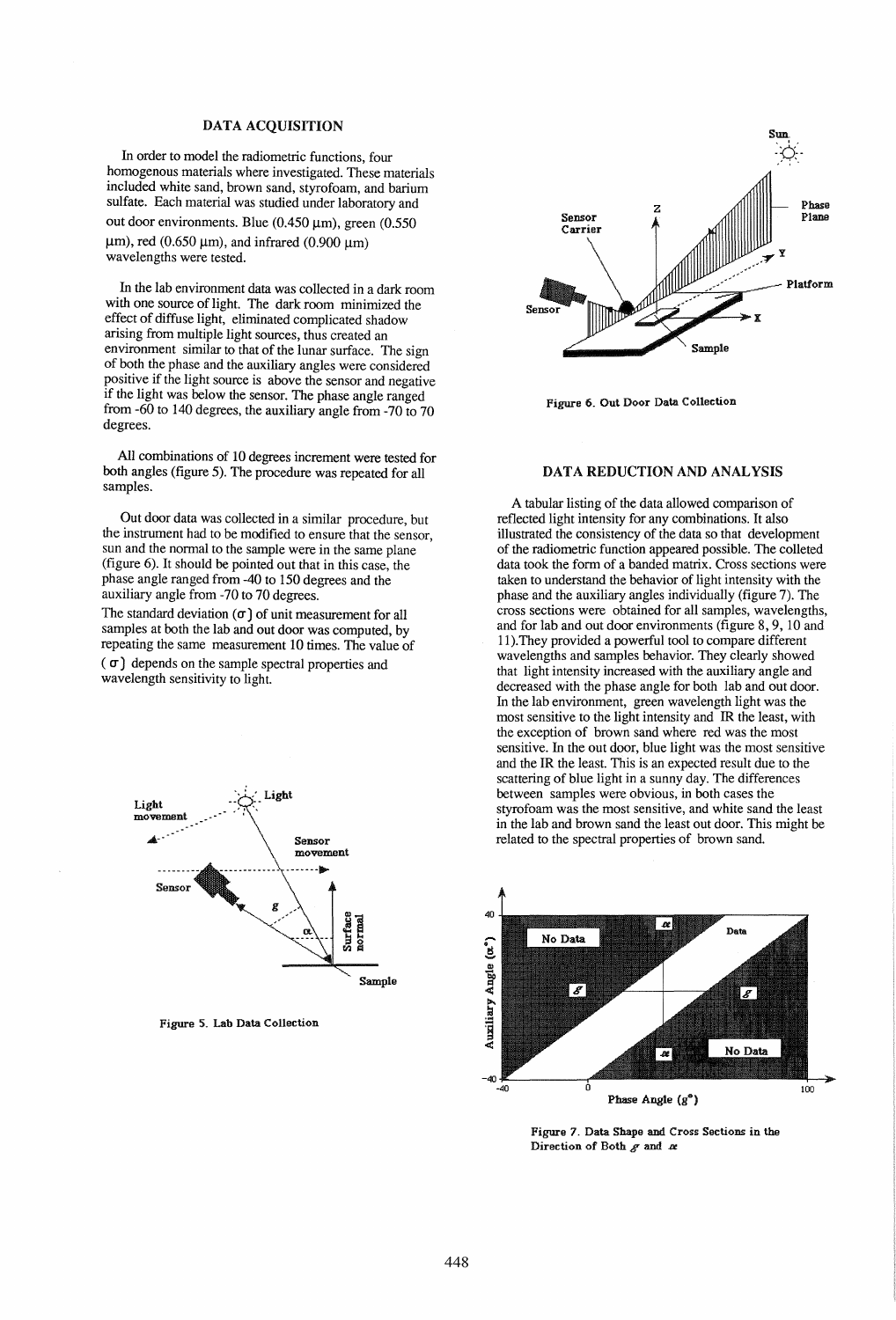

Figure 8. Variation of light intensity with the phase (g) and auxiliary (a) the state of the data, (b) field data, (c) lab data, and (d) field data. And (d) field data. And (d) field data. And (d) field data. And (d) field (b) field data, (c) lab data, and (d) is field data.



auxiliary angle  $(\alpha)$  for White sand at both the lab and out door,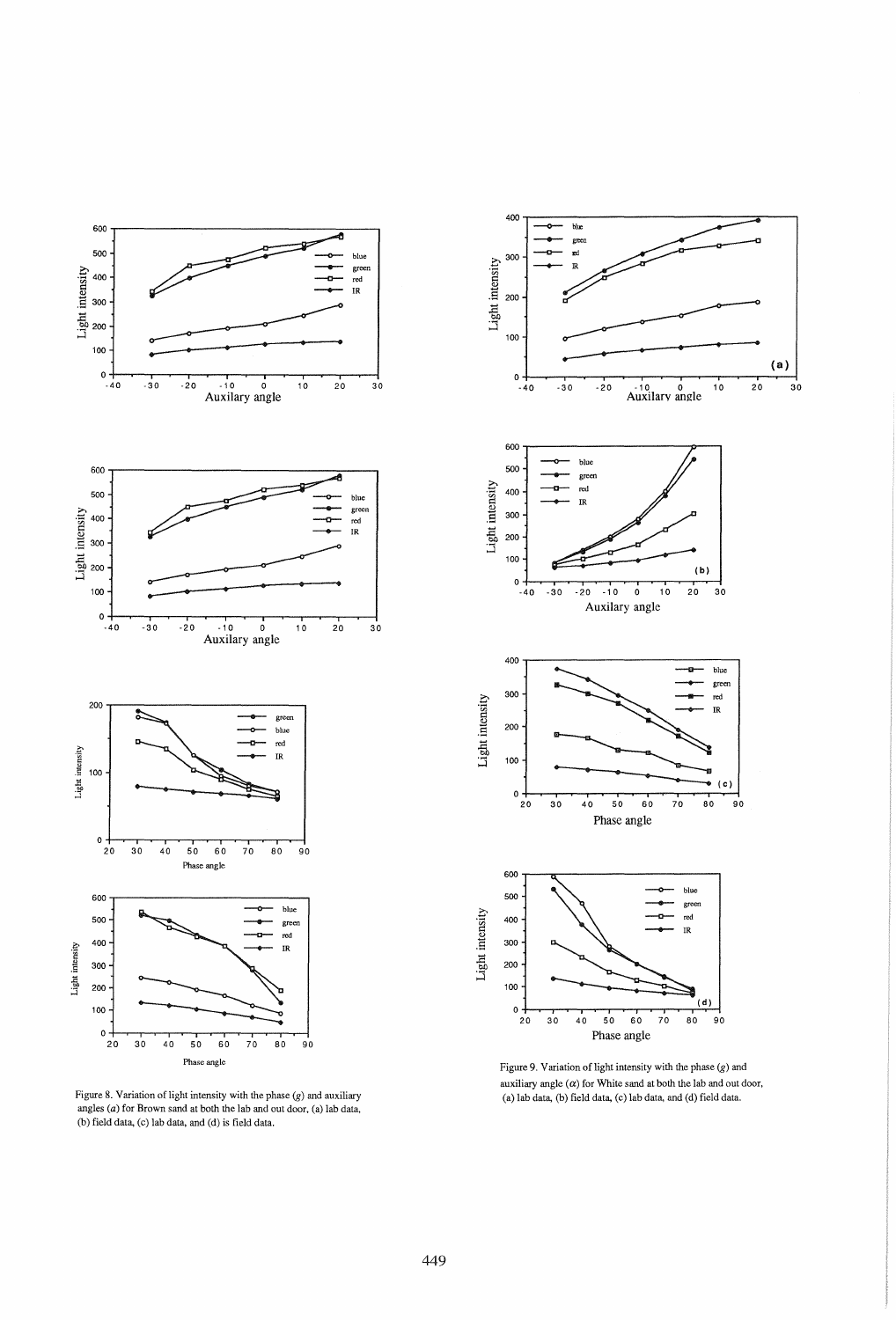

Figure 11. Varation of light intesnsity with the phase (g) and auxiliary (a) angles for styrofoam at both lab and out door, (a) lab data, (b) field data, (c) lab data, and (d) field data.





Figure 10. Variation of light intensity with the phase (g) and auxiliary angle (a) for Barium sulfate lab data.